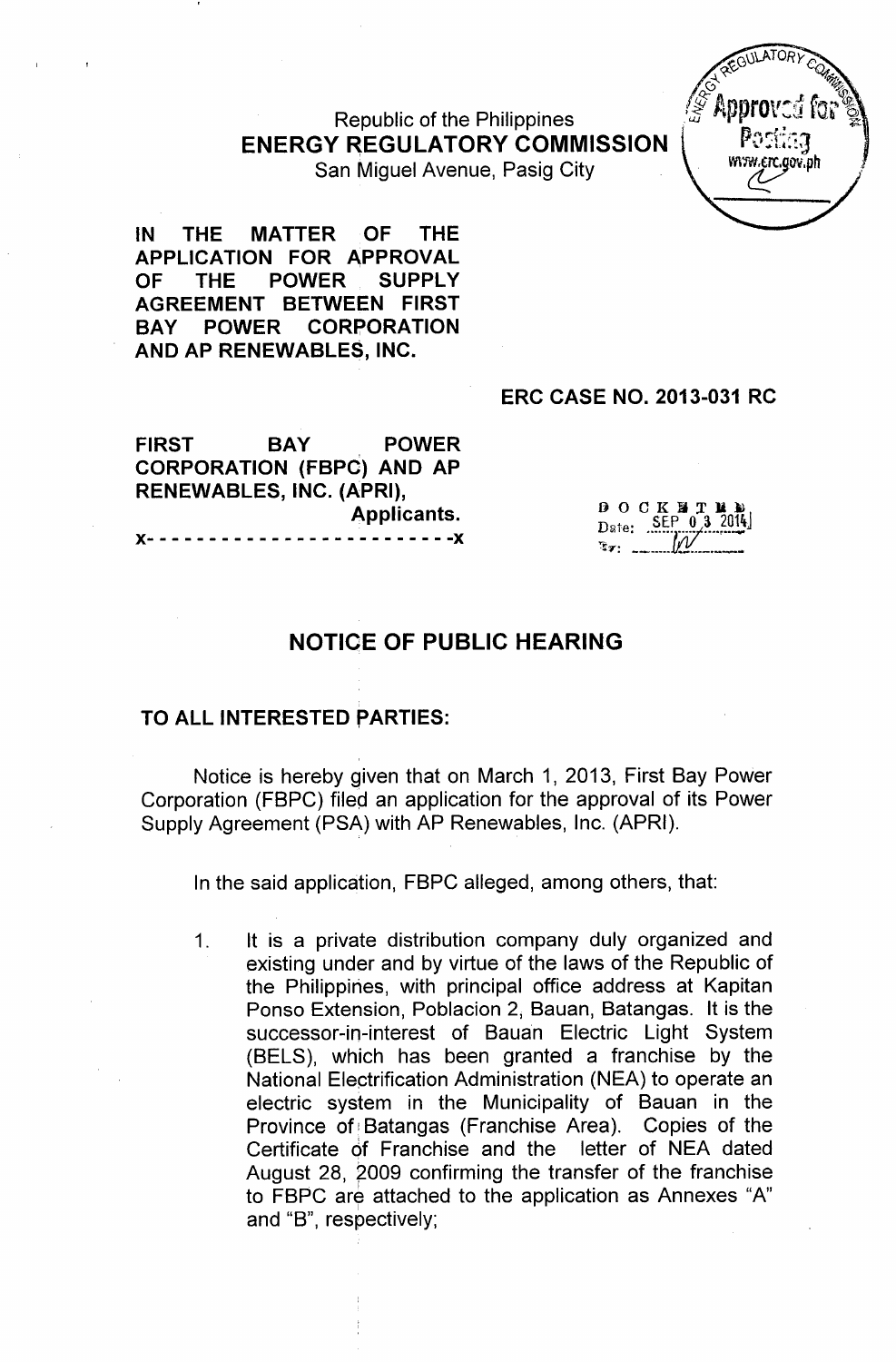- 2. APRI is a generation company duly organized and existing under and by virtue of the laws of the Republic of the Philippines, with principal office address at 110 Legazpi Street, Legaspi Village, Makati City, Metro Manila;
- 3. APRI owns, operates and maintains the 747 megawatt (MW) TIWI and MAKBAN Geothermal Power Plants (Power Plants), located in Tiwi, Albay and Mount Makiling, Makban, laguna, respectively. The Power Plants were awarded to APRI on May 26, 2009 under a competitive bidding process undertaken by the Private Sector Assets and Liabilities Management Corporation (PSALM) pursuant to Section 47 of Republic Act No. 9136, otherwise known as the Electric Power Industry Reform Act of 2001 (EPIRA). Copies of the Environmental Compliance Certificates (ECCs) and Certificates of Compliance (COCs) issued to NPC for the operation of the Power Plants are attached to the application as Annexes "H", "I", and "J". The ECCs have been approved by the Department of Environment and Natural Resources (DENR) for transfer from NPC to APRI, as evidenced by the DENR letters of approval attached to the application as Annexes "K" and "L";
- 4. On November 24, 2009, it filed an application for approval of the Power Supply Agreement docketed as ERC Case No. 2009-169 RC. Said application was approved by the Commission on January 24, 2011;
- 5. In view of the expiration of the said PSA, FBPC invited various suppliers to propose and negotiate for power supply agreements. It engaged in discussion with four (4) suppliers to meet its minimum proposals of three (3) bidders for an application for a bilateral power supply contract. After deliberation and evaluation of terms, it has deemed that the offer of APRI is the most advantageous for its consumers, and therefore executed a new PSA on December 20,2012;
- 6. It comes now to this Commission for the approval of the PSA, in compliance with the EPIRA and rules and guidelines issued by the Commission;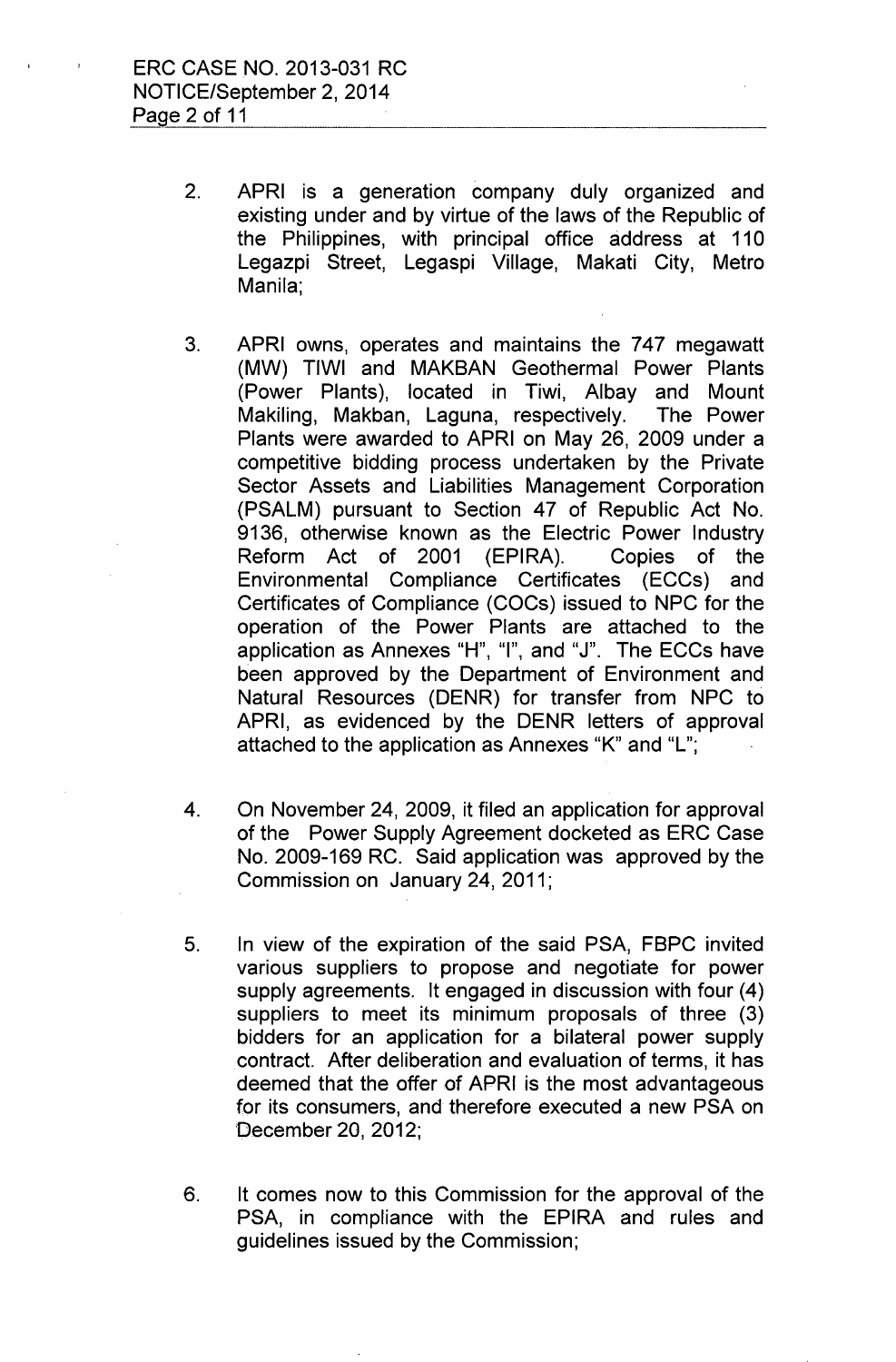### ABSTRACT OF THE POWER SUPPLY AGREEMENT AND RELATED INFORMATION

*7. Executive Summary.* Under the PSA, APRI shall supply power to FBPC for a term of seven (7) years, from January 26, 2013 to January 25, 2020. The volume of Contract Energy $^{\rm 1}$  is fixed on a yearly basis, broken down into twelve (12) monthly Contract Energy nominations.

*7.1 Term.* APRI shall supply and deliver power to FBPC from January 26, 2013 until January 25, 2020, subject to the satisfaction of the conditions precedent listed in Article 3.2 of the PSA, which include, among others, the approval of the instant application by the Commission. The parties may renew the PSA by a written agreement signed not later than thirty (30) days prior to the expiration of the PSA, provided that a written notice of a party's intent to renew is delivered not later than 6 months prior to the expiration of the PSA.

| Year | <b>Minimum</b><br><b>Contract Energy</b><br>(kWh/Year) | <b>Maximum</b><br><b>Contract Energy</b><br>(Kwh/Year) |
|------|--------------------------------------------------------|--------------------------------------------------------|
| 2013 | 46,680,000                                             | 56,016,000                                             |
| 2014 | 49,330,000                                             | 59,196,000                                             |
| 2015 | 52.120,000                                             | 62,544,000                                             |
| 2016 | 55,040,000                                             | 66,048,000                                             |
| 2017 | 58,160,000                                             | 69,792,000                                             |
| 2018 | 61,420,000                                             | 73,704,000                                             |
| 2019 | 64,880,000                                             | 77,856,000                                             |
| 2020 | 68,510,000                                             | 82,212,000                                             |

*7.2 Power Supply.* For each Contract Year, APRI shall supply the following volume of energy:

Capitalized terms not otherwise defined herein shall have the respective meanings ascribed to them in the PSA.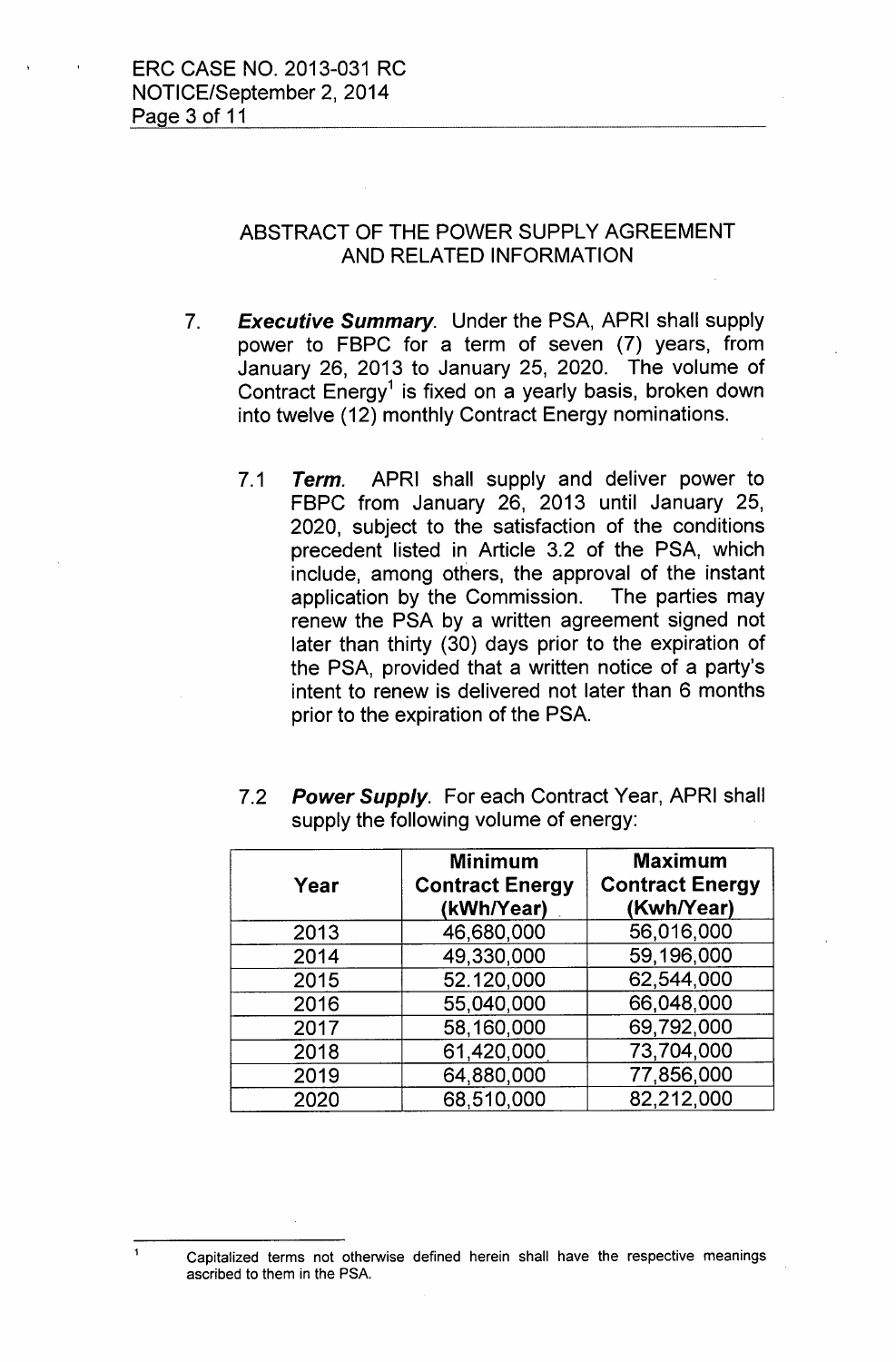ERC CASE NO. 2013-031 RC NOTICE/September 2, 2014 Page 4 of 11

> 7.3 For a particular billing period, FBPC may request an adjustment to the Maximum Contract Energy or Minimum Contract Energy, subject to 'the approval of APRI and subject to the procedure prescribed in the PSA. Any proposed adjustment to the Maximum Contract Energy which shall apply to the succeeding Contract Year as a result of an increase or decrease in FBPC's energy requirements shall be negotiated in good faith. If the parties are not able to agree on the adjustment to the Maximum Contract Energy within the prescribed period under the PSA, the Contract Energy for the immediately preceding twelve (12) months shall be deemed the Maximum Contract Energy for the next succeeding twelve (12) months.

> > In case FBPC reduces its Minimum Contract Energy, FBPC shall pay APRI a buy-out charge in an amount equivalent to PhP2.50/kWh of the foregone Contract Energy for the remainder of the term of the PSA.

> > If FBPC at any point becomes a Direct WESM member, self-generates, or sources energy from an additional source and there is a resulting reduction in the Minimum Contract Energy, APRI shall fix FBPC's volume of Contract Energy based on APRI's projection on FBPC's monthly consumption for the remaining term of the PSA, based on the following: (a) average historical monthly consumption of FBPC for the past twelve (12) month period for existing consumers; or (b) projected monthly consumption of FBPC for the next twelve (12) month period for new customers. If FBPC consumes more than such fixed volume of Contract Energy, it shall pay the corresponding Additional Energy Charge for the excess energy consumed. If FBPC consumes less than the fixed volume of Contract Energy, it shall pay the Minimum Energy Charge.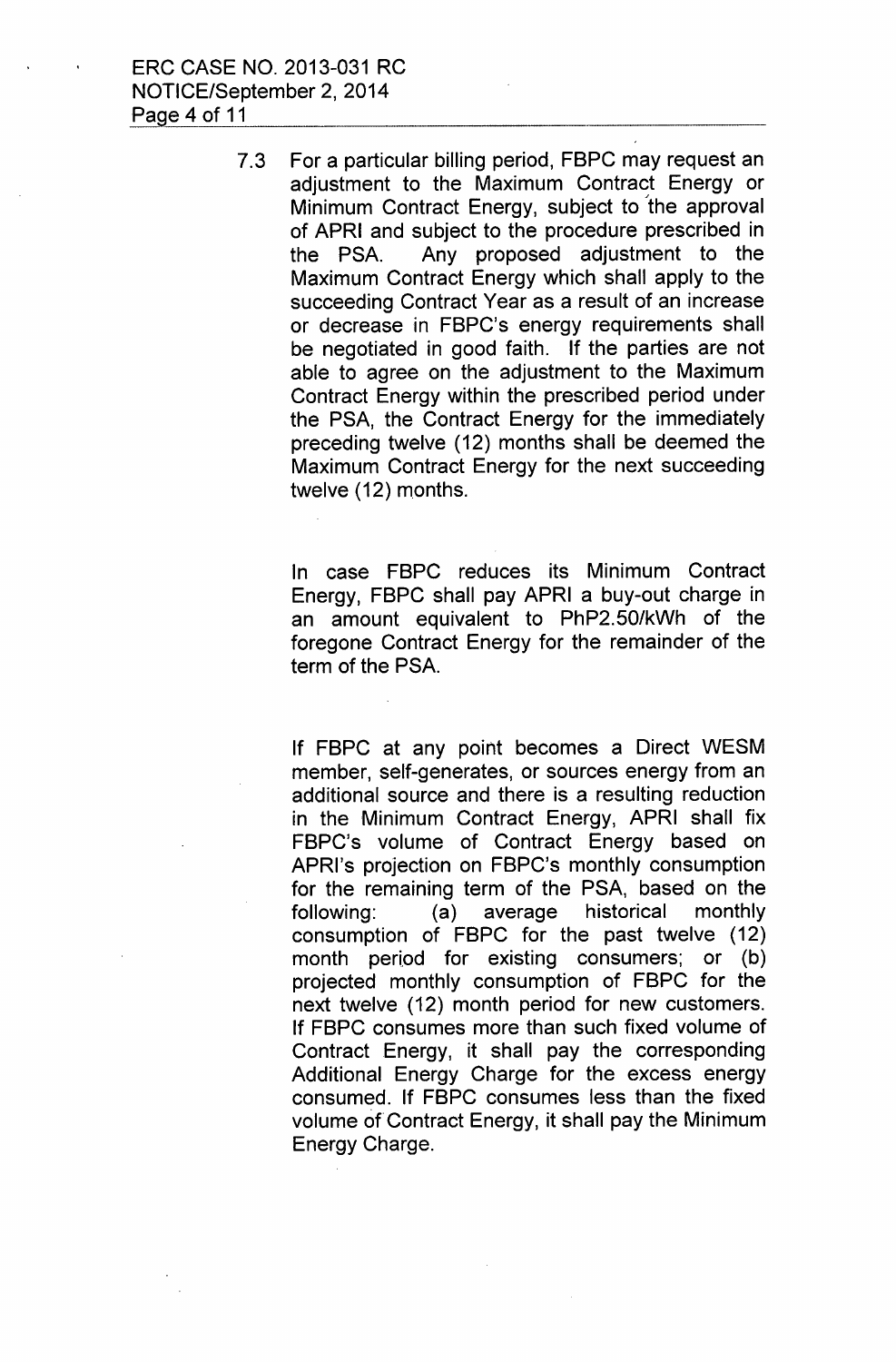*7.4 Purchased Power Rate.* The fees to be paid by FBPC for the purchase of power during the term of the PSA are broken down, as follows:

#### TIME-OF-USE RATES

| <b>INTERVAL</b> | <b>MON-SAT</b> | <b>SUN-HOL</b> |
|-----------------|----------------|----------------|
| 1               | 3.6492         | 3.7574         |
| $\overline{2}$  | 3.6492         | 3.6492         |
| $\overline{3}$  | 3.6492         | 3.6492         |
| 4               | 3.6492         | 3.6492         |
| $\overline{5}$  | 3.6492         | 3.6492         |
| $\overline{6}$  | 3.6492         | 3.6492         |
| 7               | 3.6492         | 3.6492         |
| 8               | 3.8411         | 3.6492         |
| 9               | 5.9804         | 3.6492         |
| 10              | 6.4886         | 3.7574         |
| 11              | 6.4886         | 3.7574         |
| 12              | 6.4886         | 3.7574         |
| 13              | 6.4886         | 3.7574         |
| 14              | 6.4886         | 3.7574         |
| 15              | 6.4886         | 3.7574         |
| 16              | 6.4886         | 3.7574         |
| 17              | 6.1215         | 3.7574         |
| 18              | 6.1215         | 3.7574         |
| 19              | 6.4886         | 5.9804         |
| 20              | 6.4886         | 5.9804         |
| 21              | 6.1215         | 4.2711         |
| 22              | 4.2711         | 3.8411         |
| 23              | 3.8411         | 3.7574         |
| 24              | 3.7574         | 3.6492         |

#### Table 2: ENERGY-BASED FORMULA

**Electricty** 
$$
Fees = \sum_{i=1}^{24} Basic Energy Charge_{i,j} * Energy Deleting_{i,j}
$$

All computations on payments to Supplier shall not be rounded off, except for the final PhP amount, which shall be rounded off to the nearest Philippine centavo.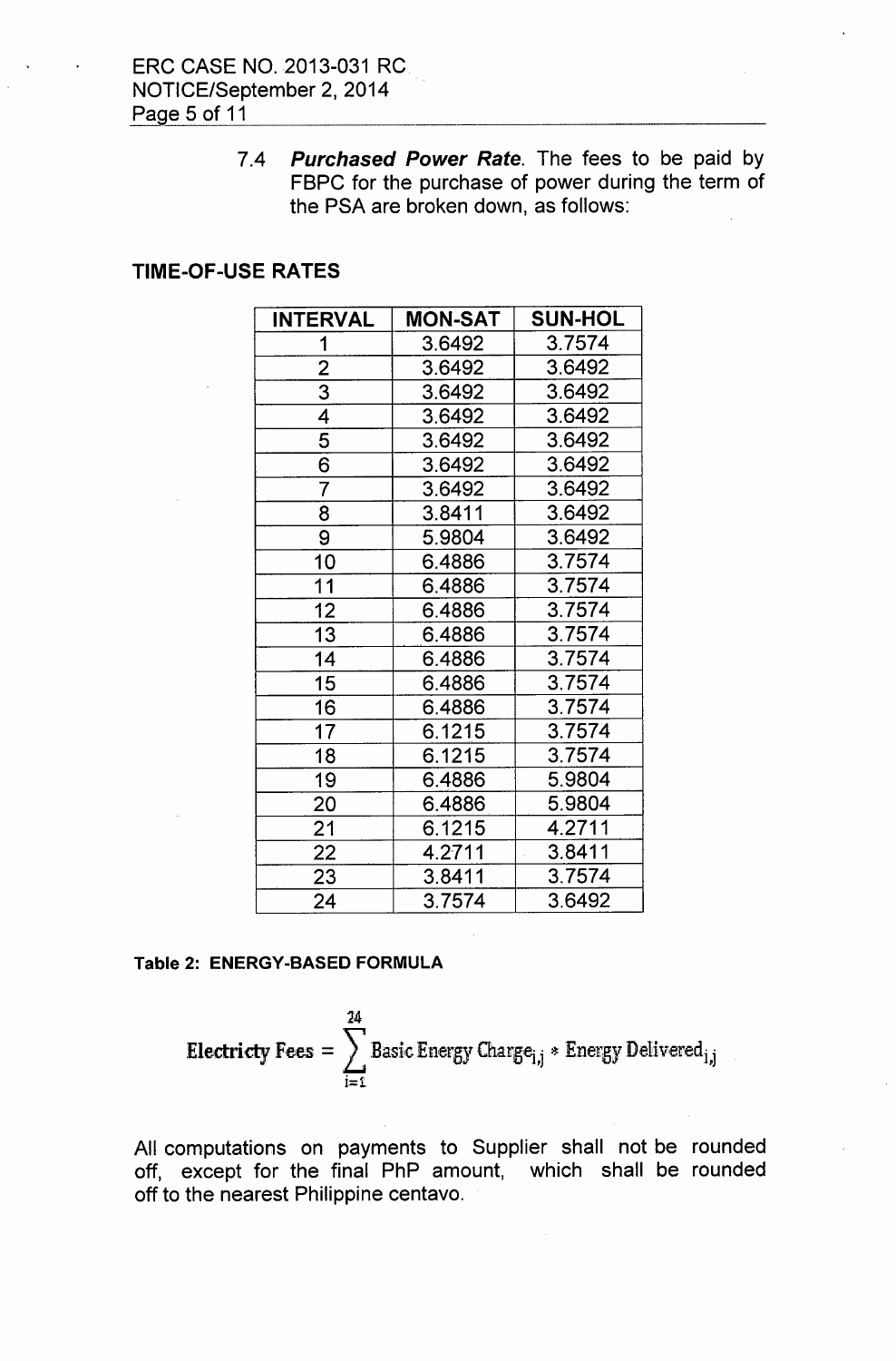# ERC CASE NO. 2013-031 RC NOTICE/September 2, 2014 Page 6 of 11

Basic Energy Charge<sub>i,j</sub> = 
$$
\{ (0.85 * CF) + (0.15 * CF * \frac{FX_m}{FX_0}) + (0.1 * CF * \frac{RPCPI_m}{RPCPI_0}) \} * tf_{i,j} \} +
$$

Where:

| PhP2.0737/kWh<br><b>CF</b> |
|----------------------------|
|----------------------------|

 $OM =$ PhPO.8121/kWh

 $FX_0$  = the PHP/USD exchange rate of 42

 $RPCPI_0 =$ 

the Philippine Consumer Price Index for All Income **Households in the Philippines.** All Items (2006=100) of 127.8

 $\label{eq:2.1} \frac{1}{\sqrt{2\pi}}\frac{1}{\sqrt{2\pi}}\frac{1}{\sqrt{2\pi}}\frac{1}{\sqrt{2\pi}}\frac{1}{\sqrt{2\pi}}\frac{1}{\sqrt{2\pi}}\frac{1}{\sqrt{2\pi}}\frac{1}{\sqrt{2\pi}}\frac{1}{\sqrt{2\pi}}\frac{1}{\sqrt{2\pi}}\frac{1}{\sqrt{2\pi}}\frac{1}{\sqrt{2\pi}}\frac{1}{\sqrt{2\pi}}\frac{1}{\sqrt{2\pi}}\frac{1}{\sqrt{2\pi}}\frac{1}{\sqrt{2\pi}}\frac{1}{\sqrt{2\pi}}\frac{1}{\sqrt$ 

| <b>Fuel Costs</b><br><b>Base Fuel fee</b> | $\frac{\text{N}_{\text{m}}}{\text{N}_{\text{m}}}$<br><b>Base Fuel fee <math>*</math> <math>\frac{1}{4}</math></b><br>$=$ PhP2.0600/kWh                                                                                                                                                                                                                                                                          |
|-------------------------------------------|-----------------------------------------------------------------------------------------------------------------------------------------------------------------------------------------------------------------------------------------------------------------------------------------------------------------------------------------------------------------------------------------------------------------|
| $\mathsf{N}_{\mathsf{o}}$                 | = the Newcastle index of USD100/MT                                                                                                                                                                                                                                                                                                                                                                              |
| $N_m$                                     | = the average Newcastle index (USD/MT) for<br>the last three calendar months prior to the<br>Billing Period for which the Invoice is being<br>prepared, as posted by globalCOAL on the<br>website www.globalcoal.com or its<br>successor or, if globalCOAL ceases to<br>report the Newcastle Index, an agreed<br>upon replacement source that reports the<br>Newcastle Index shall be adopted by the<br>Parties |
| $FX_m$                                    | = the PhP/USD exchange rate as published<br>in the Bangko Sentral ng Pilipinas website<br>on the 25 <sup>th</sup> of the calendar month; provided<br>that if such day falls on a non-Business<br>Day, the PHP/USD exchange rate on the<br>immediately preceding Business Day shall<br>be used                                                                                                                   |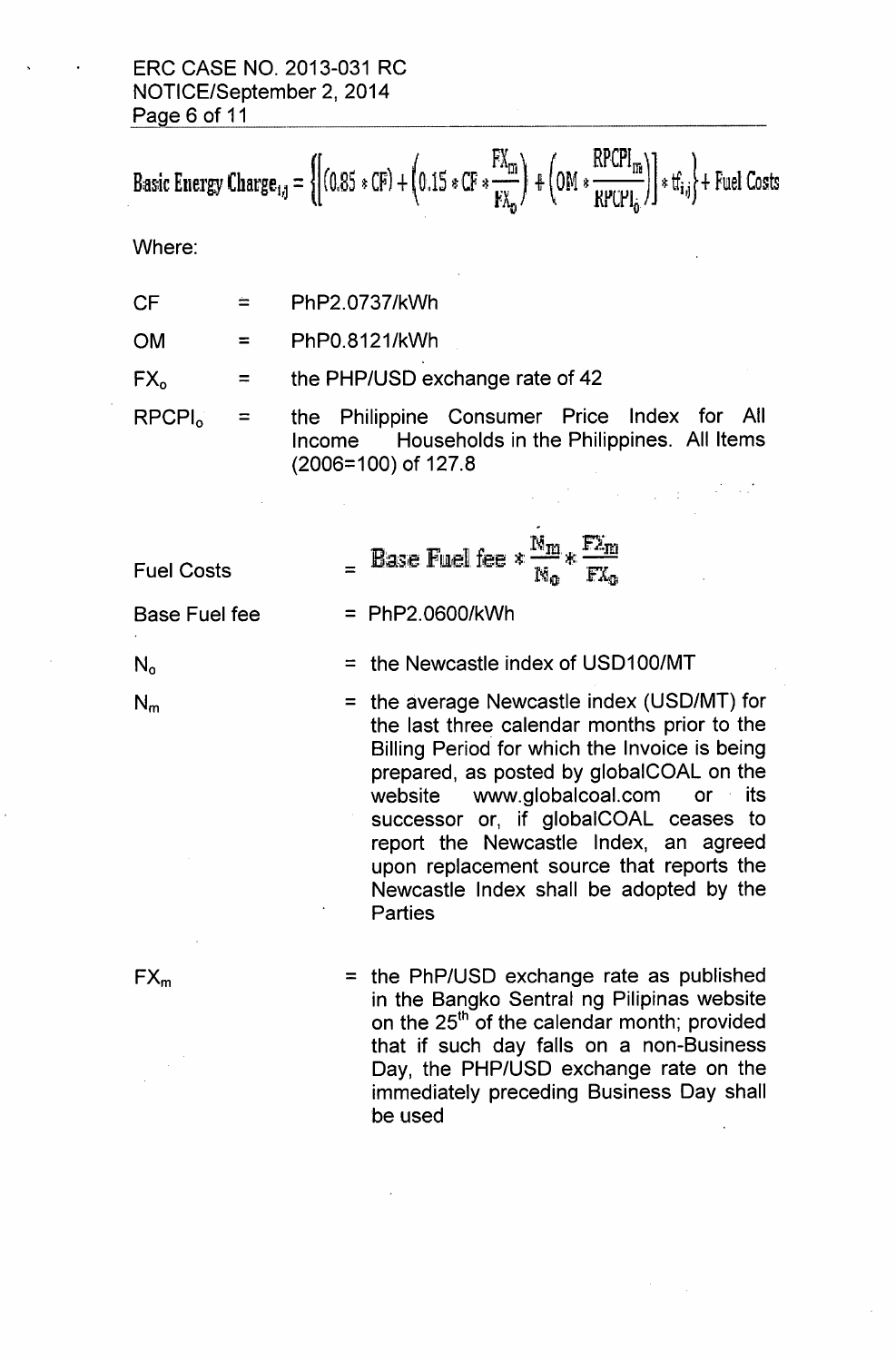RPCPl<sup>m</sup>

= the Philippine Consumer Price Index for All Income Households in the Philippines. All Items (2006=100) published as of the current Billing Period for which the Invoice is being prepared

In the event that revisions are made on the above indices, including any shift made in the base year and other adjustments to such index made by the relevant authorized entity, its successor-in-interest, there shall be a corresponding change in the base index such that the use of the revised index will yield the equivalent values as the use of the original base index.

In the event that the index (a) becomes unavailable, (b) is replaced by a new benchmark rate as determined by the relevant authorized entity, its successor in interest, or (c) ceases to exist, or (d) in the reasonable determination of either Party, fails to reflect the real costs and forms an integral part of this price mechanism, the Parties shall agree to adopt a new price index.

- Energy Delivered<sub>i.j</sub> = the total energy delivered (in kWh) at Trading Interval i and day j.
	- = The time factor at Trading Interval i and day j.
	- 8. **Security Deposit.** It is required to post and maintain a Security Deposit in such form as prescribed in the PSA, and in an amount equivalent to the product of the highest of the projected monthly maximum consumption quantities for the succeeding twelve (12) month period and the projected FBPC load weighted average APRI rate;

 $\mathsf{tf}_{i,i}$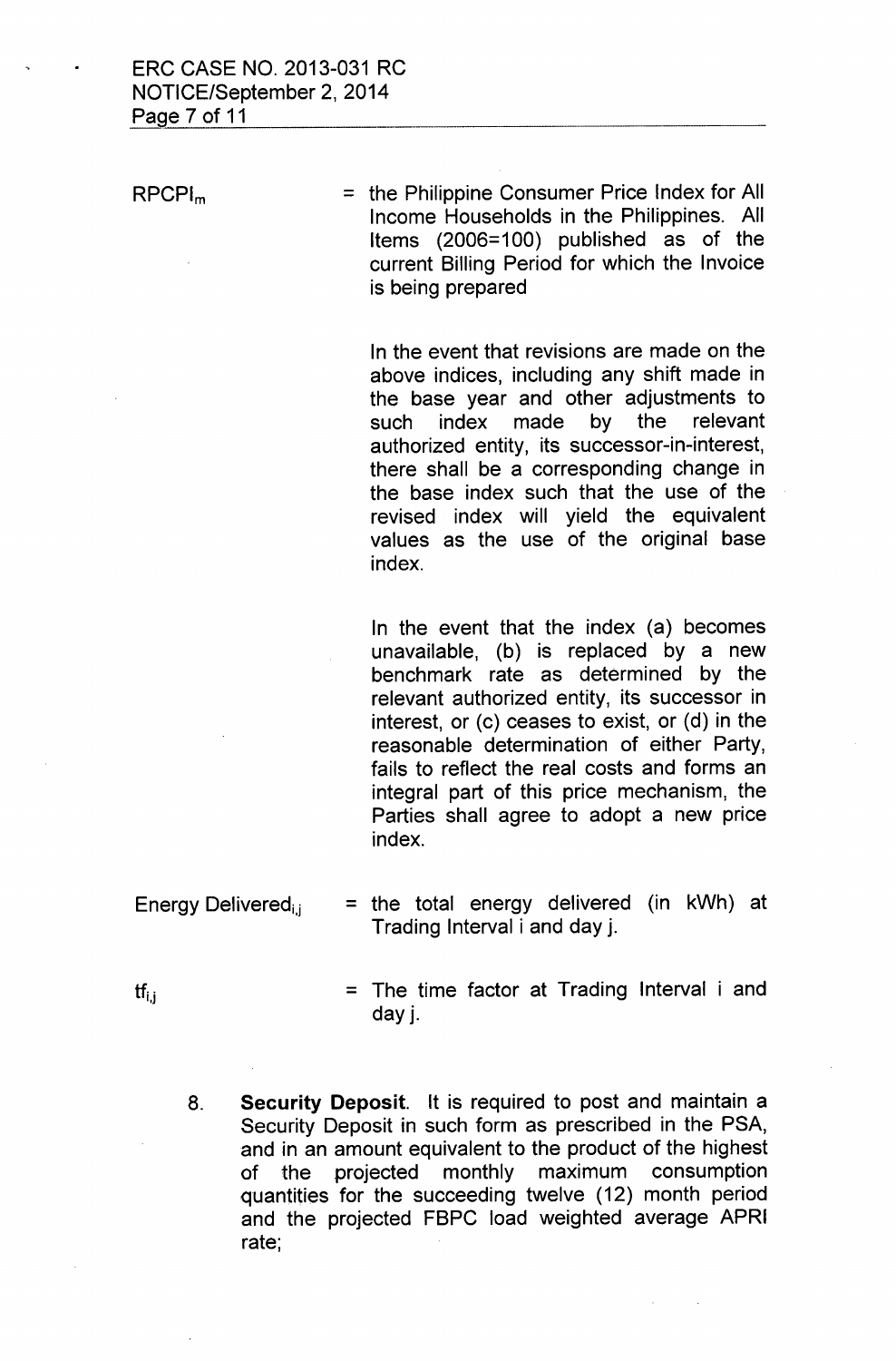ERC CASE NO. 2013-031 RC NOTICE/September 2, 2014 Page 8 of 11

 $\mathbb{Z}^n$ 

- 9. Prior to the commencement of the 2<sup>nd</sup> Contract Year and each Contract Year thereafter, the value of Security Deposit shall be adjusted as provided in Schedule 7.2.1 of the PSA. In the event that APRI draws on the Security Deposit, FBPC shall replenish the same to restore its value to the original amount. Where FBPC does not so replenish within the time prescribed, APRI shall have the right: (a) to impose a surcharge of PhPO.20/kWh until such time that FBPC shall have satisfactorily replenished the Security Deposit; (b) suspend the supply and delivery of energy; or (c) terminate the PSA, with FBPC liable to pay the Termination Fee;
- 10. Compliance with the "Guidelines for the Recovery of Costs for the Generation Component of the Distribution Utilities' Rates" (the Guidelines). In compliance with the Guidelines, copies of the following are attached as annexes of the application:
	- a. Letter-request of FBPC to PSALM for a certification as to the inability of NPC to commit to the continued supply of electricity within FBPC's franchise area for the period covered by the PSA (Annex "M");
	- b. Technical and economic characteristics of the Power Plants (Annexes "N" and "O");
	- c. Load forecast projections in accordance with the latest Distribution Development Plan (DDP) of FBPC (Annex "P");
	- d. Latest Audited Financial Statements (AFS) of APRI (Annex "Q"); and
	- e. Transmission Service Agreement (TSA) between NGCP and APRI (Annexes "R" and "S").
- *11. Rate Impact.* A comparison between the expiring PSA of FBPC and APRI and the newly signed PSA with FBPC and APRI is presented below:

|                       | <b>New</b><br><b>Contract</b> | <b>Old</b><br><b>Contract</b> | <b>Difference</b> |
|-----------------------|-------------------------------|-------------------------------|-------------------|
| Average Price Per kWh | 4.9309                        | 4.3005                        | 0.6304            |
| /AT                   |                               |                               |                   |
| <sup>-</sup> otal     | 4.9309                        | 4.3005                        | 0.6304            |

Test period is the billing period: November 26,2012 to December 25,2012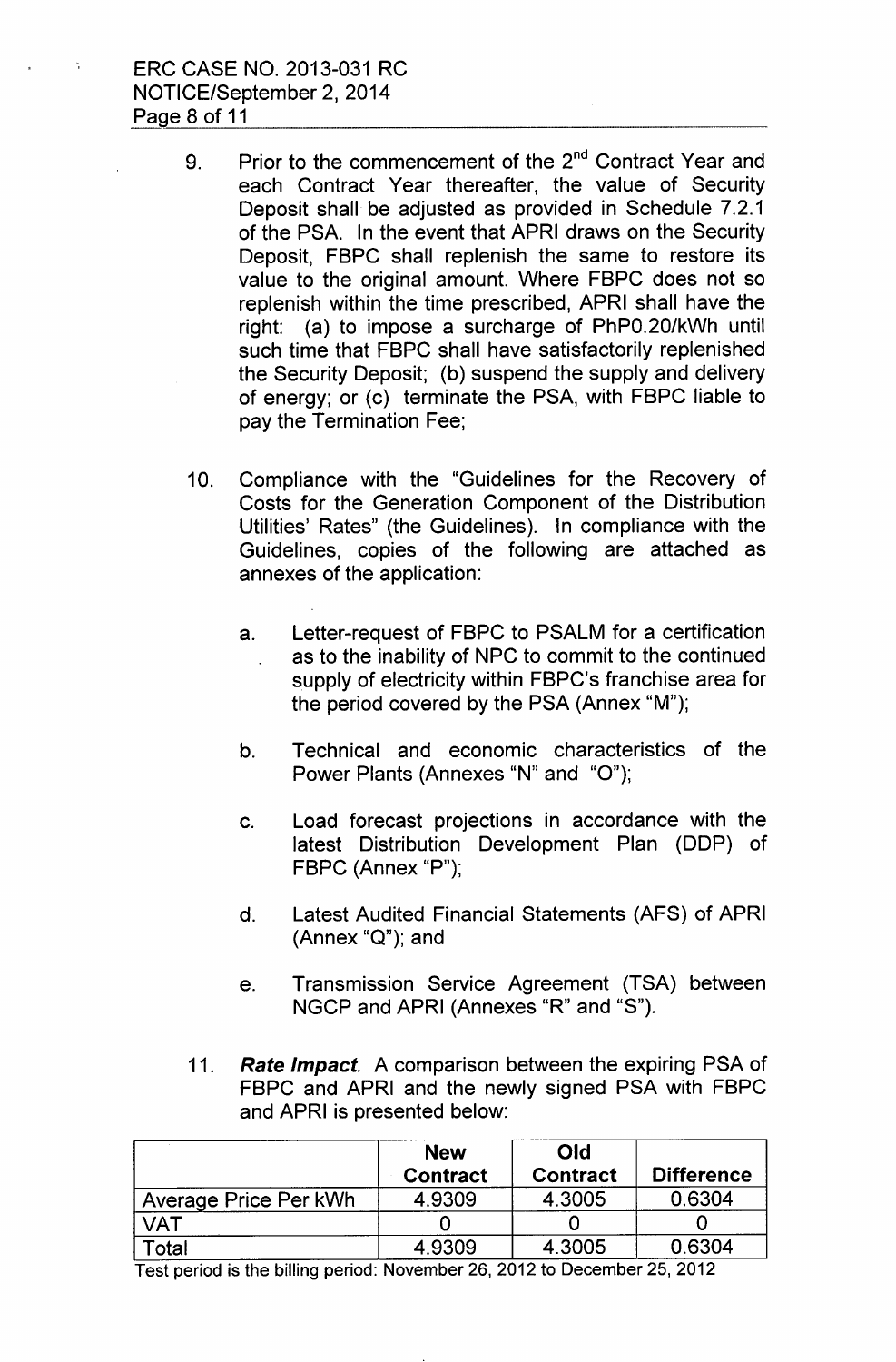ERC CASE NO. 2013-031 RC NOTICE/September 2, 2014 Page 9 of 11

- 12. In compliance with the Commission's Rules of Practice and Procedure, FBPC furnished the local legislative bodies of the cities and municipalities within its franchise area copies of the present application and all its annexes and accompanying documents. Copies of the certifications from the Presiding Officer or Secretary of the legislative bodies of the Province of Batangas and the Municipality of Bauan, or from their duly authorized representatives, attesting to the fact of service are attached to the application as Annexes "T" and "U", respectively;
- 13. It also caused the publication of the instant application in a newspaper of general circulation within the franchise area. Copies of the newspaper publication and the corresponding Affidavit of Publication are attached to the instant application as Annexes "V" and "W", respectively;

#### REQUEST FOR CONFIDENTIAL TREATMENT OF INFORMATION

14. FBPC moved requests that the information contained in the documents attached to the instant application in a sealed envelope and marked as Annexes X to X-5, respectively, and enumerated herein below, be treated as confidential in nature pursuant to the confidentiality provisions contained in Article 13 of the subject PSA. APRI treats said data and calculations as not generally available to the public on a non-confidential basis, as the same involves trade secrets reflecting APRI's investment and business calculations, to wit:

| <b>ANNEX</b>     | <b>NATURE OF DOCUMENT</b>                                      |  |  |  |
|------------------|----------------------------------------------------------------|--|--|--|
| $\mathsf{X}$     | Details of the PSA - Executive Summary (in sealed<br>envelope) |  |  |  |
| $X-1$            | APRI's Sources of Funds (in sealed envelope)                   |  |  |  |
| $X-2$            | APRI's Cash Flow (in sealed envelope)                          |  |  |  |
| $X-3$            | APRI's Purchased Power Rate (in sealed envelope)               |  |  |  |
| $X-4$            | APRI's Procurement Process of Fuel (in sealed envelope)        |  |  |  |
| $\overline{O-5}$ | APRI's Sample Billing to FBPCI (in sealed envelope)            |  |  |  |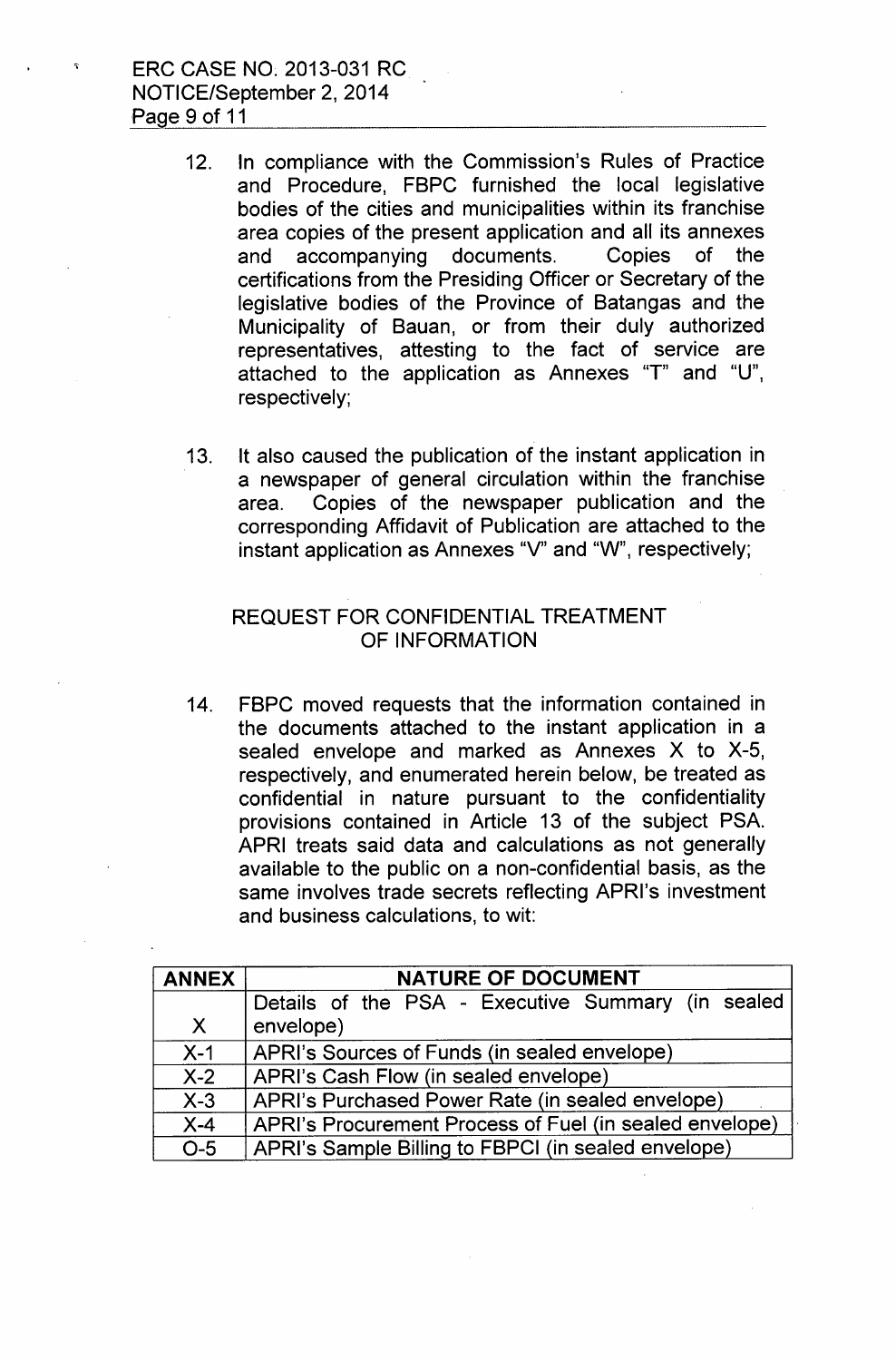This request is likewise being made by virtue of Section 1(b), Rule 4 of the ERC Rules of Practice and Procedure under which the Commission may, upon request of a party and determination of the existence of conditions which would warrant such remedy, treat certain information submitted to it as confidential; and

15. It pray that after due notice and hearing, the PSA be approved and authorize the parties to implement said PSA including the rates set forth in Article 7.4 of the instant application.

On August 22, 2014, AP Renewables, Inc. (APRI) filed a II*Motion to be Admitted* as *Co-Applicant with Entry* of *Appearance".*

The Commission has set the instant application for jurisdictional hearing, expository presentation, pre-trial conference and evidentiary hearing on September 23, 2014 (Tuesday) at nine-thirty in the morning (9:30 A.M.), at the FBPC Main Office, Kapitan Ponso Street Extension, Bauan, Province of Batangas.

All persons who have an interest in the subject matter of the proceeding may become a party by filing, at least five (5) days prior to the initial hearing and subject to the requirements in the ERC's Rules of Practice and Procedure, a verified petition with the Commission giving the docket number and title of the proceeding and stating: (1) the petitioner's name and address; (2) the nature of petitioner's interest in the subject matter of the proceeding, and the way and manner in which such interest is affected by the issues involved in the proceeding; and (3) a statement of the relief desired.

All other persons who may want theirs views known to the Commission with respect to the subject matter of the proceeding may file their opposition to the application or comment thereon at any stage of the proceeding before the applicants conclude the presentation of their evidences.. No particular form of opposition or comment is required, but the document, letter or writing should contain the name and address of such person and a concise statement of the opposition or comment and the grounds relied upon.

All such persons who may wish to have a copy of the application may request the applicants, prior to the date of the initial hearing, that they be furnished with a copy of the application. The applicants are hereby directed to furnish all those making a request